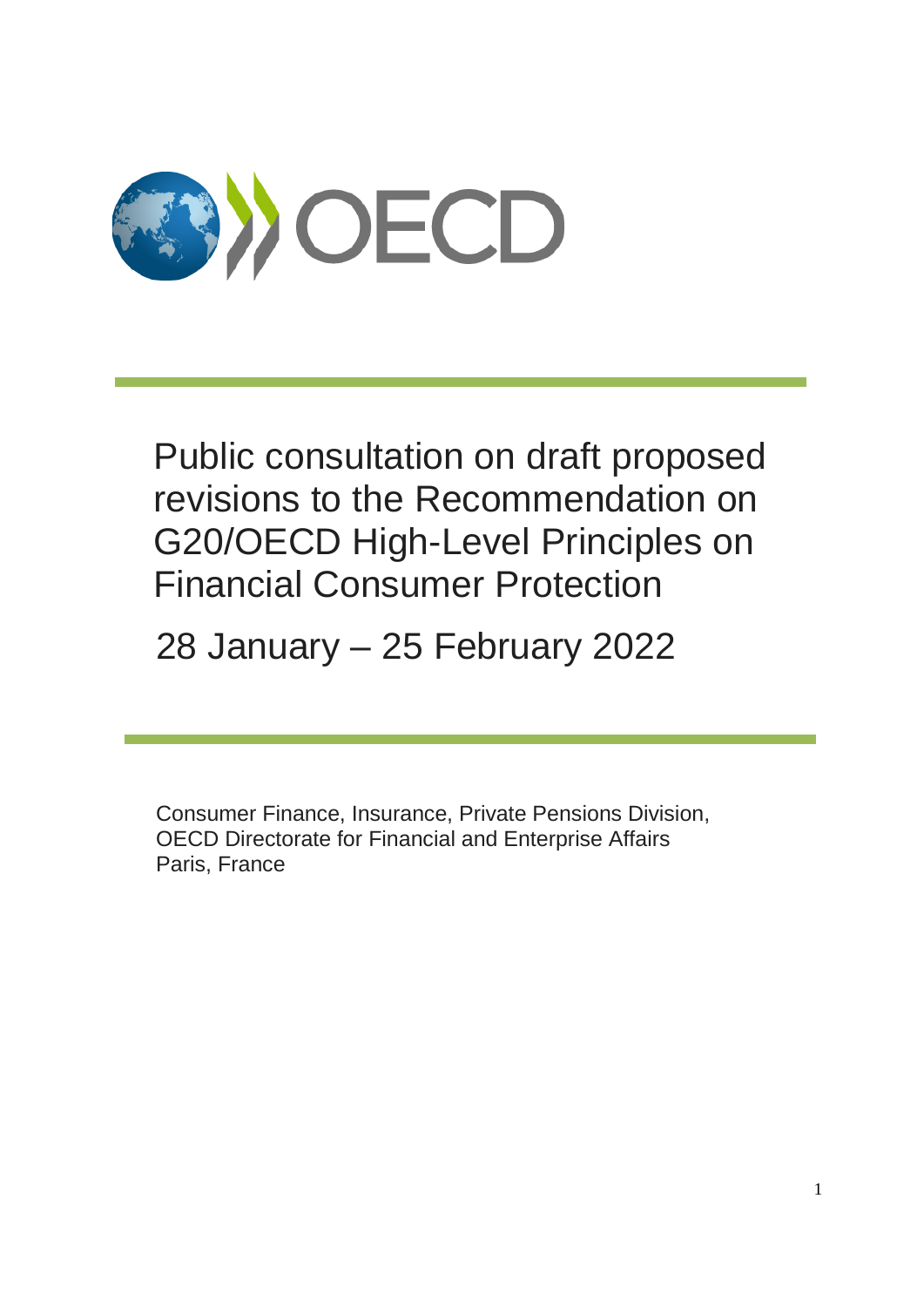# *DRAFT IN PROGRESS*

 $\overline{a}$ 

#### **Purpose of the consultation**

1. The purpose of this consultation is to seek comments and feedback on draft proposed revisions to the Recommendation on High-Level Principles for Consumer Protection, in particular the draft proposed revisions to the Principles set out in the Annex.

2. The proposed revisions to the Principles have been developed by the G20/OECD Task Force on Financial Consumer Protection ("Task Force")<sup>1</sup> reflecting the findings and conclusions of the 2022 [Report](https://one.oecd.org/document/C(2022)7/en/pdf) to the OECD Council on the Implementation of the Recommendation [C(2022)7] ("Report on Implementation"), based on inputs from Task Force Delegates and other stakeholders, research and academic literature.

3. Comments received will be carefully considered and feed into the development of the final draft revised Recommendation by the Task Force. The final draft revised Recommendation will be submitted to the Committee on Financial Markets ("CMF") for approval and transmission to the OECD Council for adoption, and transmitted to the G20 for endorsement.

4. Comments are invited to be sent to [anna.dawson@oecd.org](mailto:anna.dawson@oecd.org) at the OECD Secretariat by **25 February 2022.**

# **The Recommendation on High-Level Principles for Financial Consumer Protection**

5. Financial consumer protection refers to the framework of laws, regulations and other measures generally designed to ensure fair and responsible treatment of financial consumers in their purchase and use of financial products and services and their dealings with financial services providers.

6. The Task Force, a sub-body of the CMF, is responsible for developing and updating international policy guidance on financial consumer protection, including the [High-Level Principles on Financial Consumer Protection,](https://www.oecd.org/daf/fin/financial-markets/48892010.pdf) which are embodied in the OECD Recommendation on High-Level Principles on Financial Consumer Protection [\[OECD/LEGAL/0394\]](https://legalinstruments.oecd.org/en/instruments/OECD-LEGAL-0394) (hereafter the "Recommendation" or the "Principles").

7. The Principles were developed as part of the OECD's strategic response to the global financial crisis, and in response to the [call](http://www.g20.utoronto.ca/2011/2011-finance-110219-en.html) from G20 Finance Ministers and Central Bank Governors in February 2011 to enhance financial consumer protection. The development of the Principles entailed an extensive consultation process with national authorities, international organisations and other key stakeholders.

8. The Principles were [endorsed](https://www.oecd.org/g20/summits/cannes/Cannes%20Leaders%20Communiqu%C3%A9%204%20%20November%202011.pdf) by G20 Leaders in November 2011 and adopted by the OECD Council in the form of the [Recommendation](https://legalinstruments.oecd.org/en/instruments/OECD-LEGAL-0394) (referenced above) on 17 July 2012 [\[C\(2012\)102\]](https://one.oecd.org/document/C(2012)102/en/pdf). The Principles are included in the FSB [Compendium of Standards.](https://www.fsb.org/2011/11/cos_111104a/)

<sup>&</sup>lt;sup>1</sup> Task Force Delegates comprise OECD Members, G20 countries, FSB jurisdictions as well as international organisations and standard setting bodies.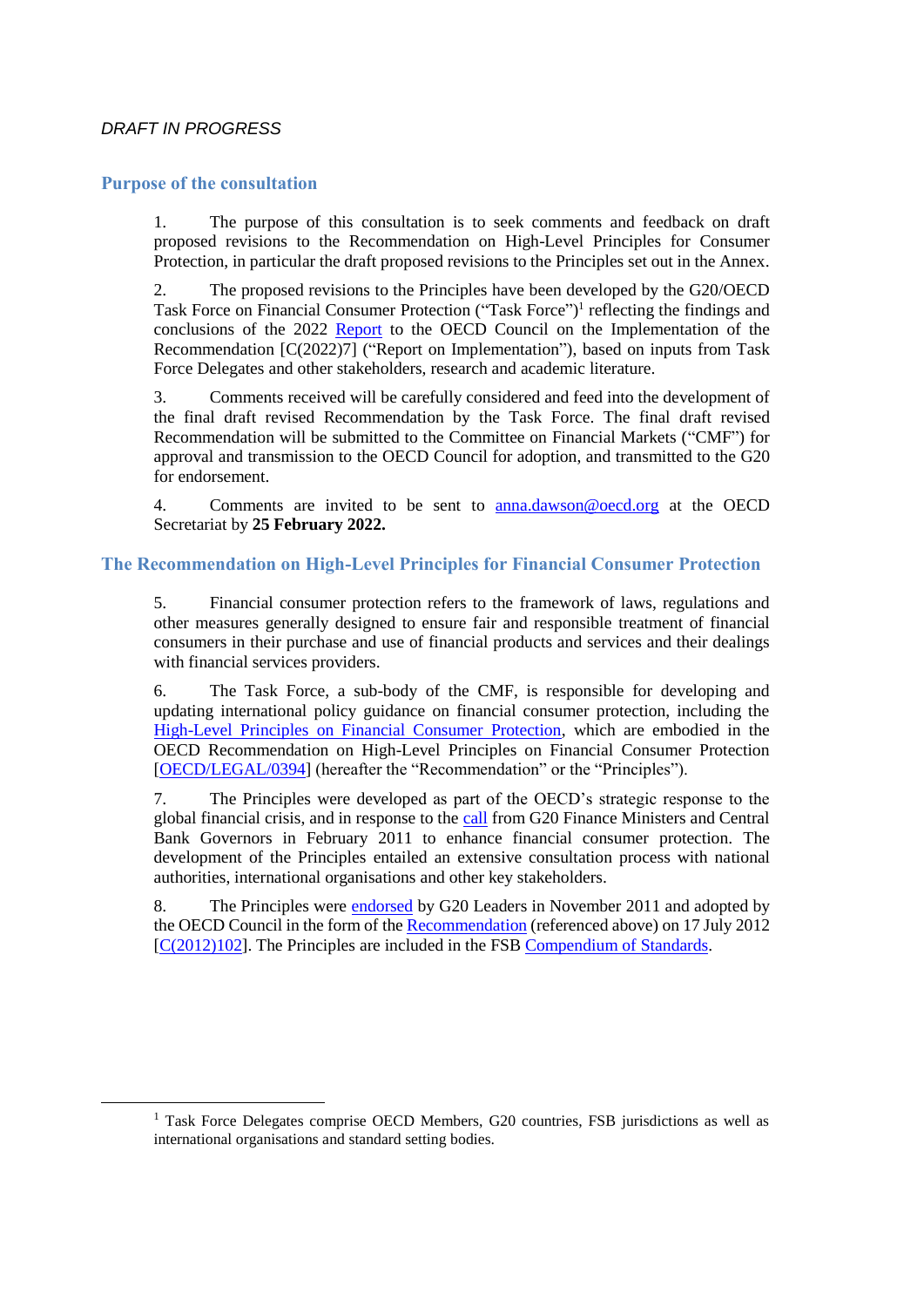| 1. Legal, Regulatory and Supervisory<br>Framework | 6. Responsible Business Conduct of Financial<br>Services Providers and Authorised Agents |
|---------------------------------------------------|------------------------------------------------------------------------------------------|
|                                                   |                                                                                          |
| 2. Role of Oversight Bodies                       | 7. Protection of Consumer Assets against Fraud<br>and Misuse                             |
| 3. Equitable and Fair Treatment of<br>Consumers   | 8. Protection of Consumer Data and Privacy                                               |
| 4. Disclosure and Transparency                    | 9. Complaints Handling and Redress                                                       |
| 5. Financial Education and Awareness              | 10. Competition                                                                          |

**Table 1. High-Level Principles on Financial Consumer Protection**

9. The Principles are the leading international standard for effective and comprehensive financial consumer protection frameworks. As a high-level standard, the Principles are specifically designed and intended to be applicable to any jurisdiction and are cross-sectoral in nature (that is, they can be applied to credit, banking, payments, insurance, pensions and investment sectors). All OECD, G20 and FSB jurisdictions are Adherents to the Recommendation and many other countries have adopted the Principles in establishing or enhancing their financial consumer protection frameworks.

# **Review of the Recommendation and Report on Implementation**

10. Since the adoption of the Recommendation ten years ago, the size and nature of the consumer financial services market have grown and changed considerably, with new types of financial products, services and distribution channels. There are also global trends that impact financial consumers, such as digitalisation, as well as developments or new approaches in terms of financial consumer protection policy and regulation. The response to the COVID-19 pandemic has also highlighted the importance of appropriate financial consumer protection arrangements.

11. The Task Force is therefore conducting a review to: assess the implementation of the Principles by jurisdictions; evaluate the continued importance and relevance of the Principles; and to identify trends, policy developments and approaches that have evolved since the Recommendation was first adopted, that require updates to the Principles to ensure they continue to reflect best practices and are forward-looking.<sup>2</sup>

12. The [Report](https://one.oecd.org/document/C(2022)7/en/pdf) on Implementation was developed over the course of 2021 and outlines the analysis of a wide range of information provided by Adherents<sup>3</sup> and a number of other participating countries, as well as inputs from external stakeholders, academic research, Task Force discussions, OECD and G20 reports, seminars and engagement with key stakeholders. The Report forms the basis of the revision of the Recommendation.

13. The key findings set out in the Report include:

i. The majority of Adherents have fully implemented the Principles embodied in the Recommendation, with most of the remaining Principles being partially implemented.

 $2$  G20 Finance Ministers and Central Bank Governors included a reference to the review in their 13 October 2021 [Communiqué.](http://www.g20.utoronto.ca/2021/211013-finance.html)

<sup>&</sup>lt;sup>3</sup> Thirty five OECD Members, all G20 countries, all FSB jurisdictions and ten other countries from around the world provided inputs into the review process.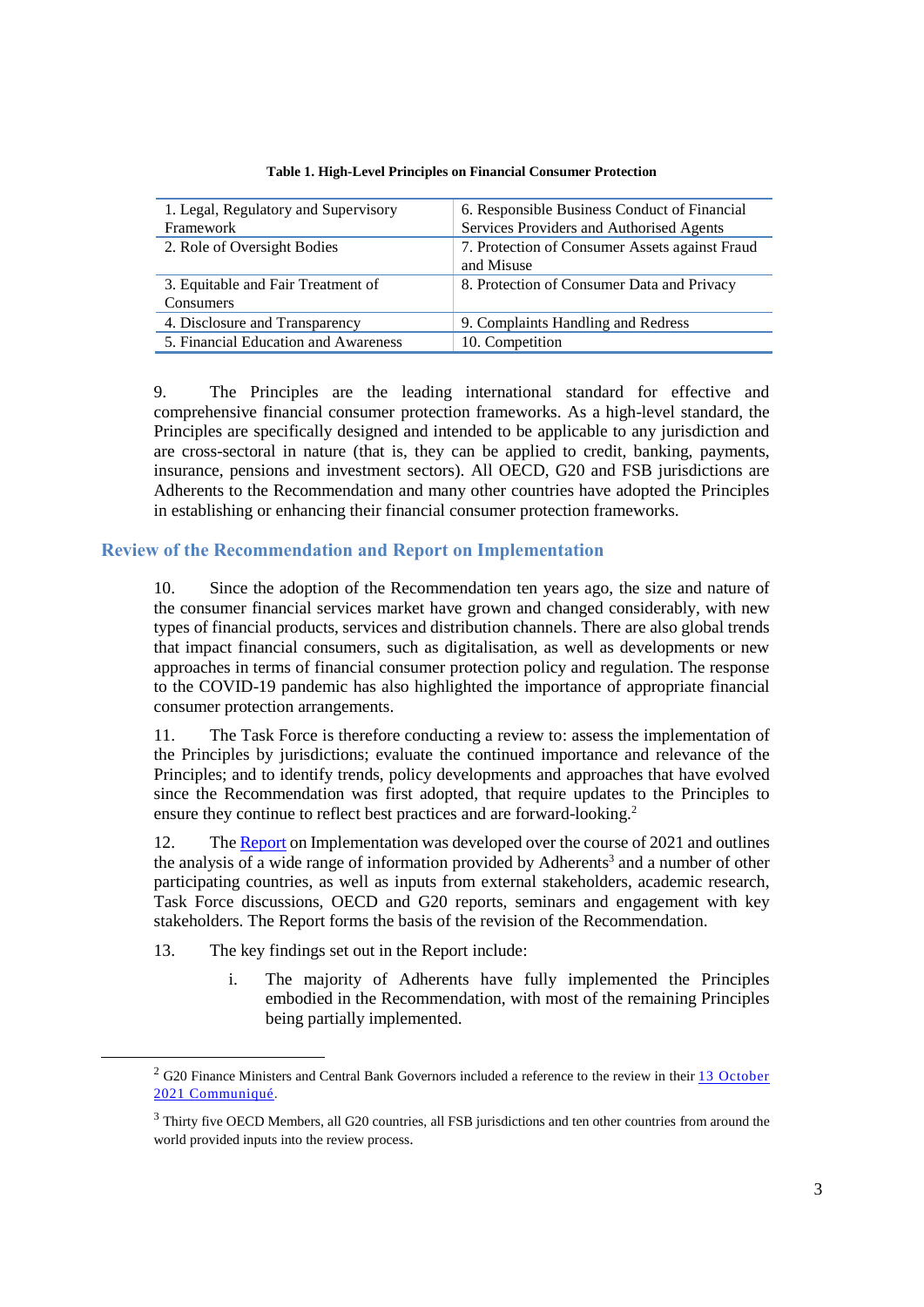- ii. The topics addressed by the Recommendation continue to be both important and relevant.
- iii. The Principles provide a solid foundation, and revisions should take the form of building on the existing Principles.
- iv. It is important that the Principles continue to reflect best practices globally and are forward-looking. There are trends, policy developments or approaches that have evolved since the Principles were first developed, as well as lessons from the COVID-19 pandemic, that should be incorporated in a revised set of Principles. These trends, policy developments and new approaches are set out in Figure 1 below.
- v. Specifically in terms of incorporating the lessons from the COVID-19 pandemic, an important input is the work conducted on behalf of the Task Force and the G20 Global Partnership for Financial Inclusion ("GPFI") in support of the Italian G20 Presidency during 2021.

**Figure 1. New policy areas or approaches that should be included in revisions to the Principles**



14. Based on these findings, the Report concludes among other things that the Principles embodied in the Recommendation should be revised to take account of the trends, policy developments and new approaches that have emerged since they were adopted ten years ago, to ensure they are forward-looking and continue to reflect best practice.

#### **Summary of draft proposed revisions**

15. Figure 2 demonstrates graphically a summary of the draft proposed revisions to the Principles "at a glance". The draft proposed revisions include:

> i. adding two new Principles relating to 'Access & Inclusion' and 'Quality Financial Products', which are not covered by the existing Principles, to ensure a holistic and comprehensive approach;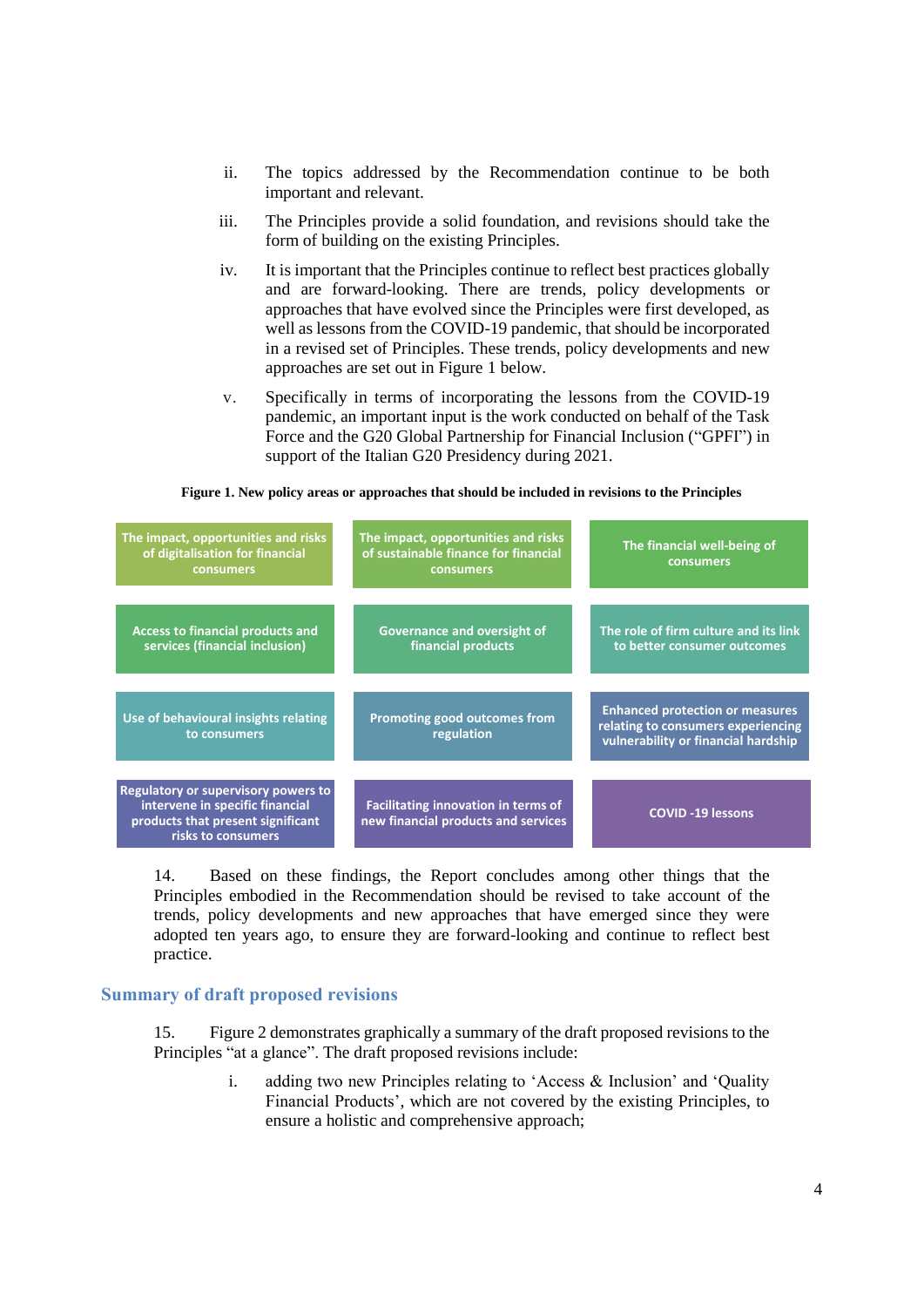- ii. incorporating cross-cutting themes relating to 'Digitalisation', 'Sustainable Finance' and 'Financial Well-being' which are relevant to all the Principles; and
- iii. incorporating lessons and policy implications arising from the experience of the COVID-19 pandemic as appropriate, for example, including references to vulnerable consumers and financial scams.

#### **Figure 2. Draft proposed revisions to the Principles**

# **G20/OECD High-Level Principles** on Financial Consumer Protection



Note: the green text illustrates the draft proposed revisions to the existing Principles.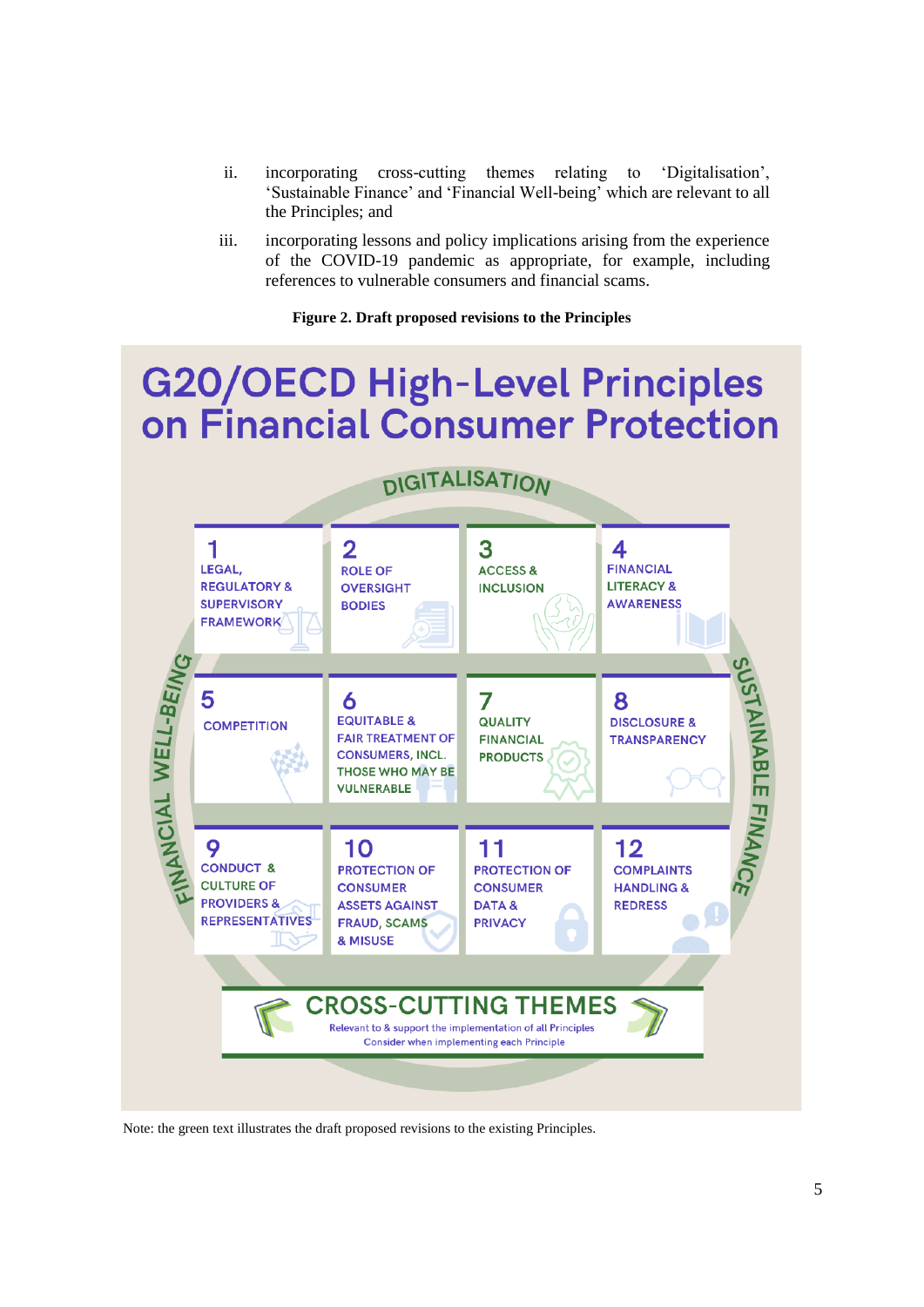# **Invitation to comment**

16. The Recommendation and its proposed revision are likely to be of interest to relevant policy makers and public authorities, international organisations, financial services industry representatives and consumer representatives.

17. In responding to the consultation, respondents are asked to address the following questions:

- i. Do you support the three new proposed cross-cutting themes, that is, 'Digitalisation', 'Sustainable Finance' and 'Financial Well-being'?
- ii. Do you support the two new Principles proposed on 'Access and Inclusion' and 'Quality Financial Products'?
- iii. Do you agree that the COVID-19 lessons have been appropriately included in the proposed revisions?
- iv. Are there any developments that have not been incorporated in the proposed draft revised Recommendation?

18. As noted above, comments on the proposed revisions to the Principles should be submitted by **COB on 25 February 2022** to [anna.dawson@oecd.org](mailto:anna.dawson@oecd.org) at the OECD Secretariat.

19. Responses will be considered public and may be published on the website subject to compliance with OECD website guidelines. Please indicate clearly if you do not wish your response to be published.

#### **Next steps**

20. Responses received will be analysed by the OECD Secretariat and shared with the Task Force and the CMF.

21. Following the public and stakeholder consultation, the Task Force will develop the draft revised Recommendation that embodies the Principles. The final version of the draft revised Recommendation will then be submitted to the CMF for approval. Following this, the final draft revised Recommendation will be transmitted to the OECD Council for adoption. The revised Principles will also be transmitted to the G20 for endorsement.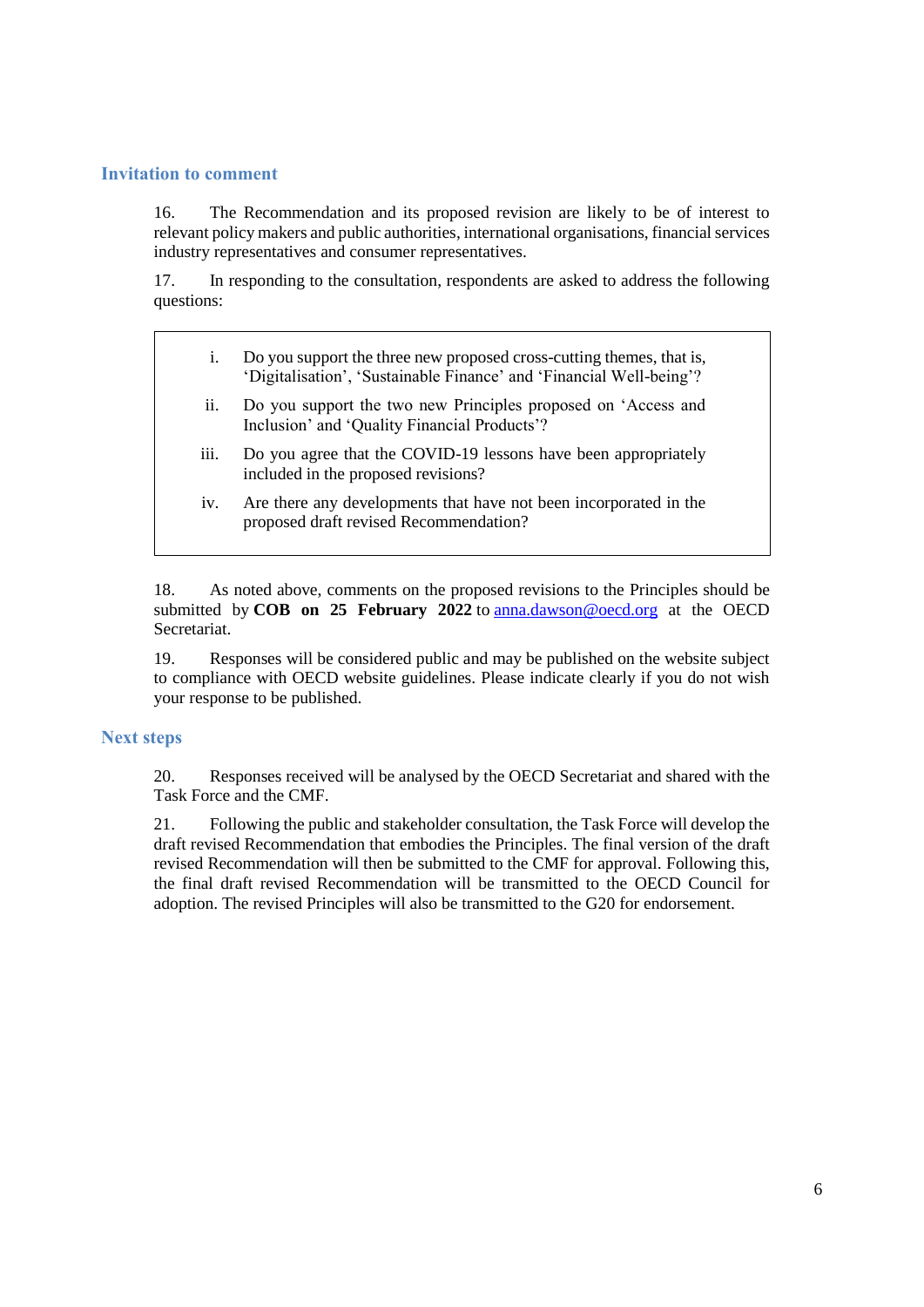$\overline{a}$ 

# **Annex: Consultation text of the draft proposed revisions to the Principles**

*This Annex presents the draft proposed revisions to the Principles embodied in the Recommendation, showing the current text with proposed revisions underlined so they can be easily identified. The full text of the Recommendation is available on the online [Compendium of OECD Legal Instruments.](https://legalinstruments.oecd.org/en/instruments/OECD-LEGAL-0394)* 

# **Consultation text of Principles with draft proposed revisions marked up (underline for new text, strikethrough for deleted or moved text):**

# **Cross-cutting themes**

1. In implementing the Principles, governments, oversight bodies and financial services providers should consider the following cross-cutting themes, which are relevant to, and support, the consideration and/or implementation of each and all of the Principles:

- The **financial well-being** of financial consumers and their resilience. Financial consumer protection policies should contribute to the overall financial well-being and resilience of consumers.<sup>4</sup>
- The impact, opportunities and risks of **digitalisation and technological advancements** for financial consumers. This includes considering the increasingly digital ways that consumers interact with financial products and services and the impact of greater use of artificial intelligence, machine learning technology and algorithms.
- The impact, opportunities and risks of **sustainable finance** for financial consumers. This includes considering that financial services providers are increasingly incorporating environmental, social and governance (ESG) factors into their operations, products and services, and growing consumer demand.

#### **Principle 1: Legal, Regulatory and Supervisory Framework**

2. Financial consumer protection should be an integral part of the legal, regulatory and supervisory framework, it should be comprehensively integrated across financial products and services and should reflect the diversity of national circumstances and global market and regulatory developments within the financial sector.

3. Regulation should reflect and be proportionate to the characteristics, type, and variety of the financial products and consumers, their rights and responsibilities and be responsive to new products, services, designs, technologies and delivery

 $<sup>4</sup>$  An OECD working definition of individual financial well-being refers to being in control, feeling secure and having</sup> freedom about one's own current and future finances, based on objective and subjective factors.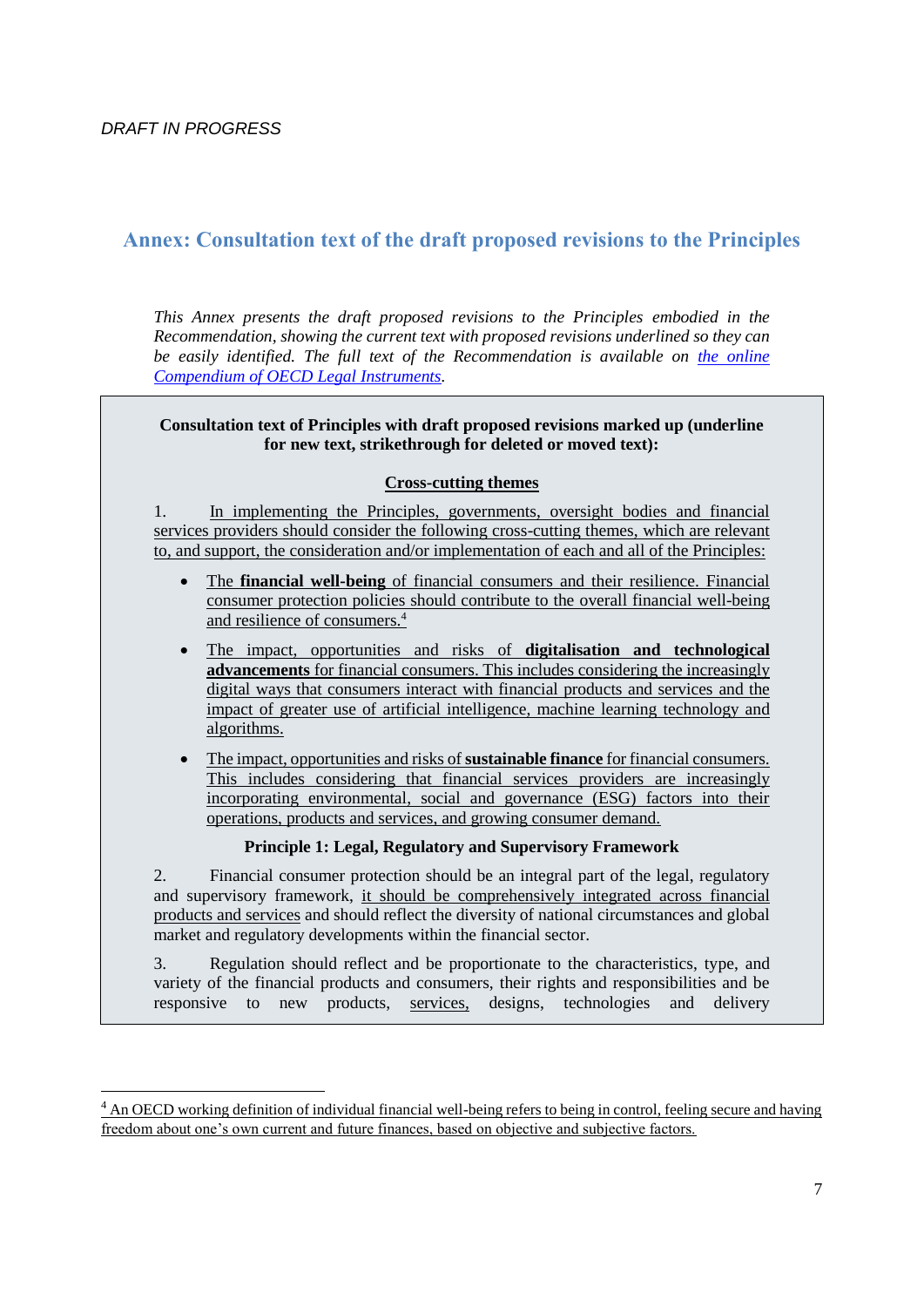mechanismschannels.<sup>5</sup> Mechanisms should be developed to address new delivery channels for financial services, including through digital distribution, while preserving the potential benefits of these channels for consumers. Strong and effective legal and judicial or supervisory mechanisms should exist to protect consumers from and sanction against financial frauds, abuses and errors.

4. The legal, regulatory and supervisory framework should provide regulators and supervisors with an appropriate regulatory toolkit which is flexible so they can adapt to emerging risks as required, including to changes at the regulatory perimeter. Where relevant, the framework could include promoting appropriate outcomes for consumers and/or approaches relating to processes, to contribute to the financial well-being of consumers.

5. Financial services providers and representatives authorised agents<sup>6</sup> should be appropriately regulated and/or supervised, with account taken of relevant service and sector specific approaches.

6. Relevant non-governmental stakeholders – including industry and consumer organisations, professional bodies and research communities – should be consulted when policies related to financial consumer protection and education are developed. Access of relevant stakeholders and in particular consumer organisations to such processes should be facilitated and enhanced.

# **Principle 2: Role of Oversight Bodies**

7. There should be oversight bodies (dedicated or not) explicitly responsible for financial consumer protection, with the necessary authority to fulfil their mandates. They require clear and objectively defined responsibilities and appropriate governance; operational independence; accountability for their activities; adequate powers; resources and capabilities; defined and transparent enforcement framework and clear and consistent regulatory processes. Oversight bodies should observe high professional standards, including appropriate standards of confidentiality of consumer and proprietary information and the avoidance of conflicts of interest.

8. Oversight bodies should have the capability, flexibility and the appropriate range of tools and powers to carry out their role. This may mean adapting market monitoring, for instance relating to technological or sustainable finance developments, or the power to intervene in specific, high risk products to protect consumers from harm where appropriate. Oversight bodies should regularly assess the effectiveness of supervision tools and sanctions mechanisms. The oversight approach should aim to realise the potential benefits to financial consumers from innovative business approaches and maintain an appropriate degree of financial consumer protection.

9. Co-operation with other financial services oversight authorities and between authorities or departments in charge of sectoral issues should be promoted. A level playing field across financial services should be encouraged as appropriate. International

<sup>&</sup>lt;sup>5</sup> Where relevant, appropriate mechanisms should be developed to address new delivery channels for financial services, including through mobile, electronic and branchless distribution of financial services, while preserving their potential benefits for consumers.

<sup>&</sup>lt;sup>6</sup> Authorised agentsRepresentatives are understood to mean third parties acting for the financial services provider or in an independent capacity. They include any agents (tied and independent agents), brokers, advisors and intermediaries, etc.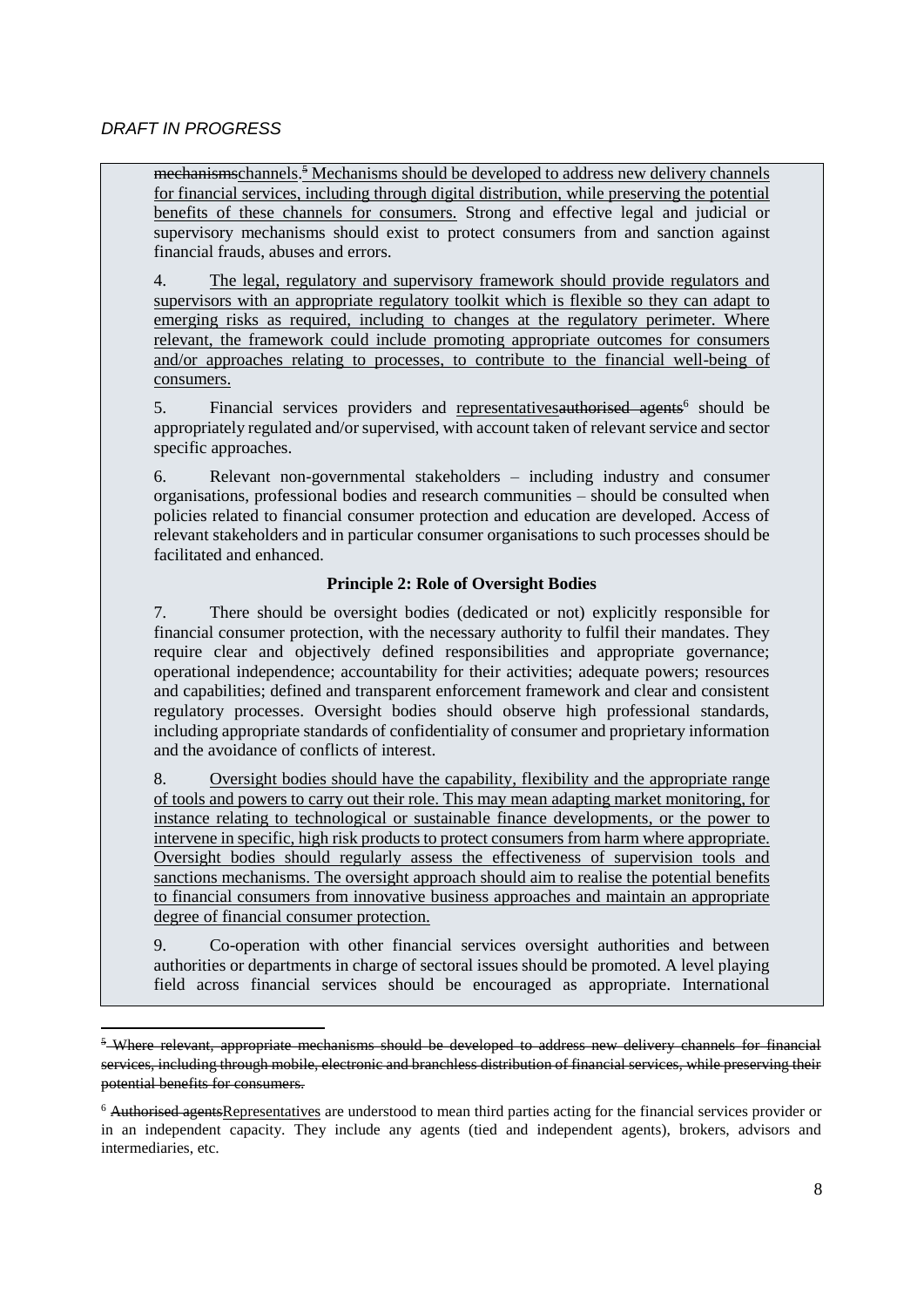co-operation between oversight bodies should also be encouraged, while specific attention should be considered for consumer protection issues arising from international transactions and cross-border marketing and sales.

# **Principle 3: Access and Inclusion**

10. Governments, oversight bodies and financial service providers and representatives should seek to support consumers' access to and use of financial products and services where possible and promote an inclusive financial system. Achieving these objectives requires both addressing barriers that prevent consumers from accessing and using financial products and services in the formal, regulated financial system, as well as ensuring consumers remain included in the financial system for example, in the event of financial hardship.<sup>7</sup> Digitalisation should be leveraged where relevant to enhance financial access and usage.

# **Principle 45: Financial LiteracyEducation and Awareness**

11. Financial literacyeducation and awareness should be promoted by all relevant stakeholders and clear information on consumer protection, rights and responsibilities should be easily accessible by consumers as part of a wider financial inclusion and/or literacyeducation strategy.and Appropriate mechanisms should be developed to help existing and future consumers develop the knowledge, skills, behaviours and attitudes confidence to be aware and appropriately understand risks, including financial risks and opportunities, make informed choices, know where to go for assistance, and take effective action to support improve their own financial well-being and resilience.

12. Financial literacy programmes, including clear information on consumer protection, rights and responsibilities, should be easily accessible by all consumers and The provision of broad based financial education and information to deepen consumer financial knowledge and capability should be promoted, especially for vulnerable-relevant target groups.

13. Taking into account national circumstances, financial literacy education and awareness programmes should be encouraged as part of a wider financial consumer protection and education strategy, delivered through diverse and appropriate channels, and including digital ones where relevant. Financial literacy programmes should begin at an early age and be accessible for all life stages, and should include mechanisms to evaluate and improve their effectiveness. Specific programmes and approaches related to financial education should be targeted for vulnerable groups of financial consumers. Further, national and international comparable information on financial literacy and awareness should be collected in order to assess and enhance the effectiveness of approaches to financial literacy. All relevant stakeholders should be encouraged to implement the international principles and guidelines on financial literacyeducation developed by the OECD International Network on Financial Education (INFE). Further national and international comparable information on financial education and awareness should be compiled by national institutions and relevant international organisations in order to assess and enhance the effectiveness of approaches to financial education.

<sup>&</sup>lt;sup>7</sup> Financial inclusion generally refers to the effective and quality access to and usage of – at a cost affordable to the customers and sustainable for the providers – financial services provided by formal institutions: 2017 G20 Financial Inclusion Action Plan, GPFI July 2017.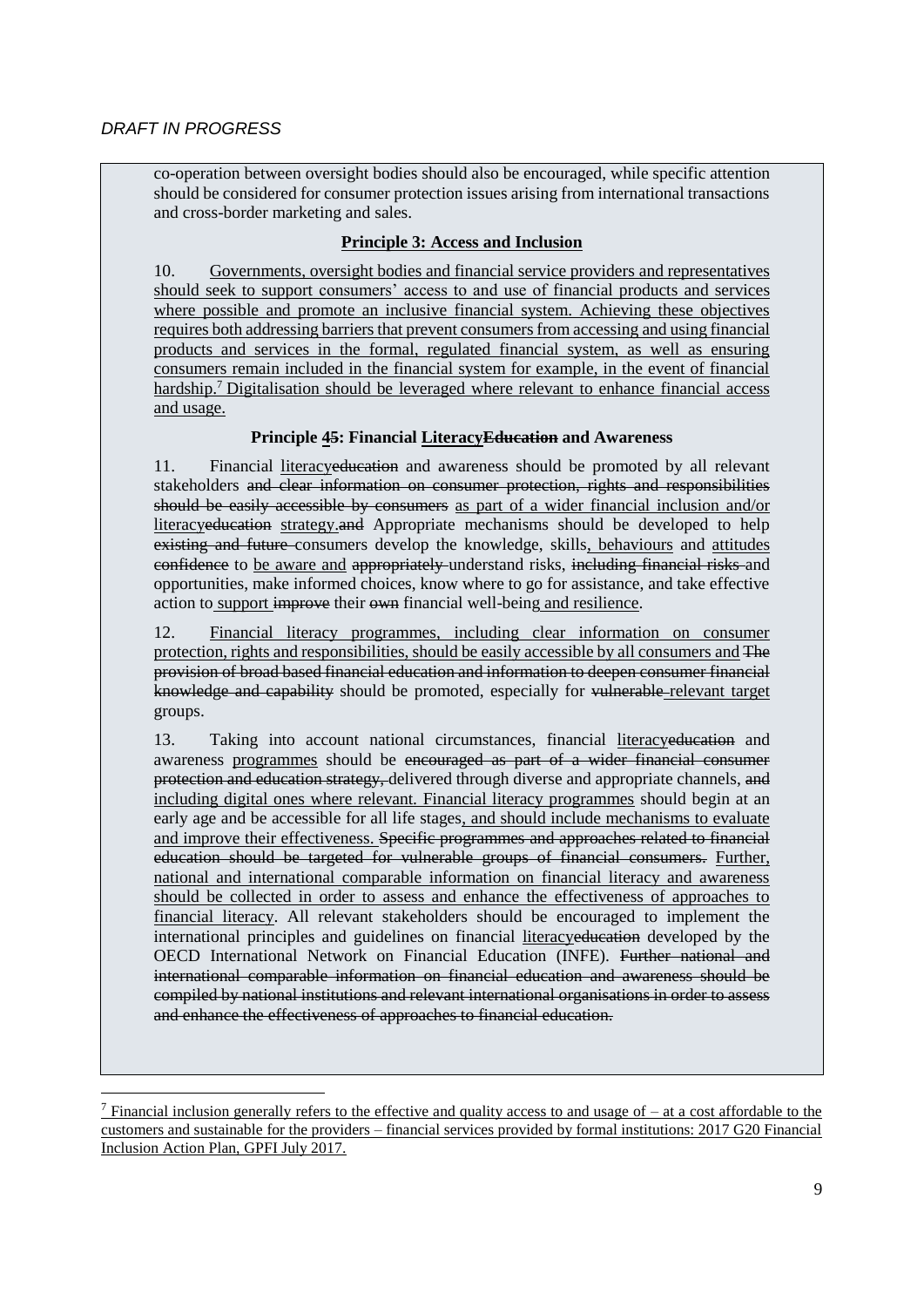# **Principle 510: Competition**

Fair, efficient and Nationally and internationally competitive markets should be promoted in order to provide consumers with greater choice amongst financial services, and create competitive pressure on providers to offer qualitycompetitive products, enhance innovation and maintain high service quality. Policy makers should aim to ensure that competition between providers meets these objectives without compromising consumer outcomes. Consumers should be able to search, compare and, where appropriate, switch between products and providers easily and at reasonable and disclosed costs.

# **Principle 63: Equitable and Fair Treatment of Consumers, including those who may be Vulnerable**

14. All financial consumers should be treated equitably, honestly and fairly at all stages of their relationship with financial service providers. Treating consumers fairly should be an integral part of the good governance and corporate culture of all financial services providers and representativesauthorised agents. The enhanced use of digital technology to support decision making by financial service providers should not lead to inappropriate or discriminatory outcomes for consumers.

15. Special attention should be dedicatedpaid to the needs of vulnerable groups treatment of consumers who may be experiencing vulnerability or financial hardship. Approaches may take into account that consumer vulnerability can take different forms and be applicable in different circumstances, and may be due to a combination of personal characteristics, economic situations and market conditions.

# **Principle 74: Disclosure and Transparency**

16. Financial services providers and representativesauthorised agents should provide consumers with key information that informs the consumer of the fundamental benefits, risks and terms of the product regardless of the distribution channel. They should also provide information on conflicts of interest associated with the representativeauthorised agent through which the product is sold.<sup>8</sup>

17. In particular, appropriate information should be provided on material aspects of the financial product. Appropriate information should be provided and at all stages of the relationship with the consumercustomer. All financial promotional material should be accurate, honest, understandable, transparent and not misleading. Standardised precontractual disclosure practices (e.g. forms) should be adopted where applicable and possible to allow comparisons between products and services of the same nature. Specific disclosure mechanisms, including possible warnings, should be developed to provide information commensurate with complex and high risky products and services. The use of digital channels may provide innovative opportunities to engage consumers with disclosure information via different formats.

18. Where possible, consumer research should be conducted and behavioural insights used to help determine and improve the effectiveness of disclosure requirements,

<sup>&</sup>lt;sup>8</sup> Financial services providers and representatives authorised agents should provide clear, concise, accurate, reliable, comparable, easily accessible, and timely written and oral information on the financial products and services being offered, particularly on key features of the products and (where relevant) on possible alternative services or products, including simpler ones, they provide. In principle, information should include prices, costs, penalties, surrender charges, risks and termination modalities.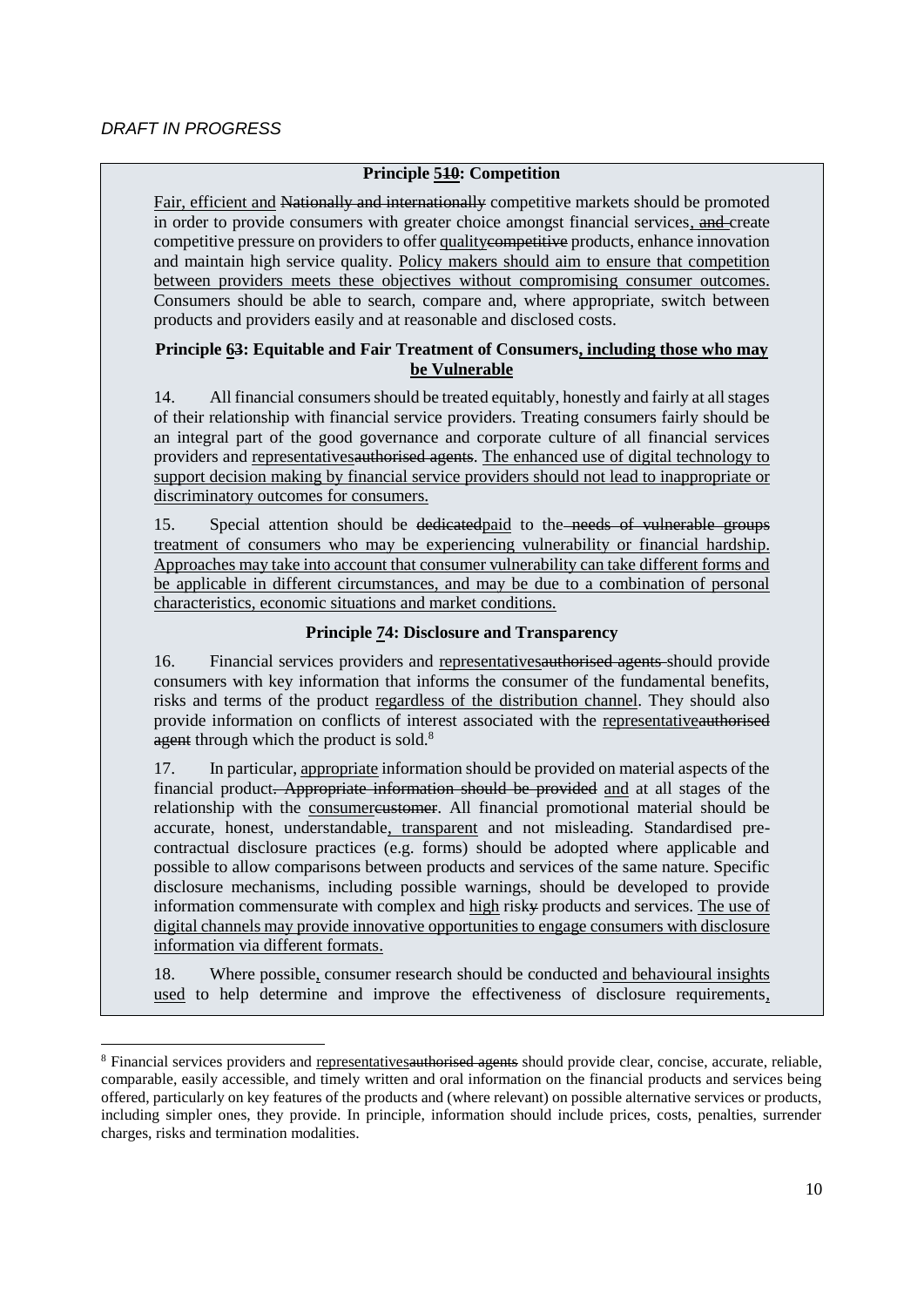# *DRAFT IN PROGRESS*

acknowledging the limits to disclosure by itself in terms of ensuring consumer understanding and engagement. Improved transparency may help consumers make more informed choices and encourage financial institutions to address these factors. For example, as sustainable finance and ESG becomes increasingly important to consumers and financial services providers, transparency will be important to help consumers understand their investments and counter the risk of greenwashing.

19. The provision of advice should be as objective as possible and should in general be based on the consumer's profile considering the complexity of the product, the risks associated with it as well as the customer's financial objectives, knowledge, capabilities and experience.

20. Consumers should also be made aware of the importance of providing financial services providers with relevant, accurate and available information.

# **Principle 8: Quality financial products**

21. There should be appropriate product oversight and governance by manufacturers, providers and representatives to ensure that financial products and services are designed and distributed to meet the interests and objectives of (target) consumers. This may include requirements for appropriate systems to design, approve manage and monitor financial products through their life cycle to ensure that they meet the interests and objectives, and aim to contribute to the financial well-being, of consumers that the products are designed for, as well as the relevant regulatory requirements.

22. In order to promote quality financial products, financial service providers may be required to define a target market for a financial product, conduct research to understand the target market and, depending on the type, complexity and risk of the product, carry out testing before launching the product.

# **Principle 96: Responsible Business Conduct and Culture of Financial Services Providers and RepresentativesAuthorised Agents**

23. Financial services providers and representativesauthorised agents should have as an objective, to work in the best interest of consumerstheir customers and be responsible for upholding financial consumer protection. Financial services providers should also be responsible and accountable for the actions of their authorised agentsrepresentatives.

24. The conduct and culture of financial services providers and their representatives should be aligned to promoting the fair treatment of consumers and achieving appropriate consumer outcomes that contribute to their financial well-being.

25. Depending on the nature of the transaction and based on information primarily provided by consumers, eustomers financial services providers and representatives should assess the related financial capabilities, situation and needs of consumerstheir customers before agreeing to provide them with a product, advice or service. Suitable products or services should be recommended to financial consumers that aim to deliver appropriate outcomes and ultimately contribute to their financial well-being.

26. Financial services providers and representativesStaff (especially those who interact directly with consumerseustomers) should be properly trained and qualified and regularly evaluated. Where the potential for conflicts of interest arise, for example from remuneration structures, financial services providers and representativesauthorised agents should endeavour to avoid such conflicts. When such conflicts cannot be avoided, financial services providers and representatives authorised agents should ensure proper disclosure,